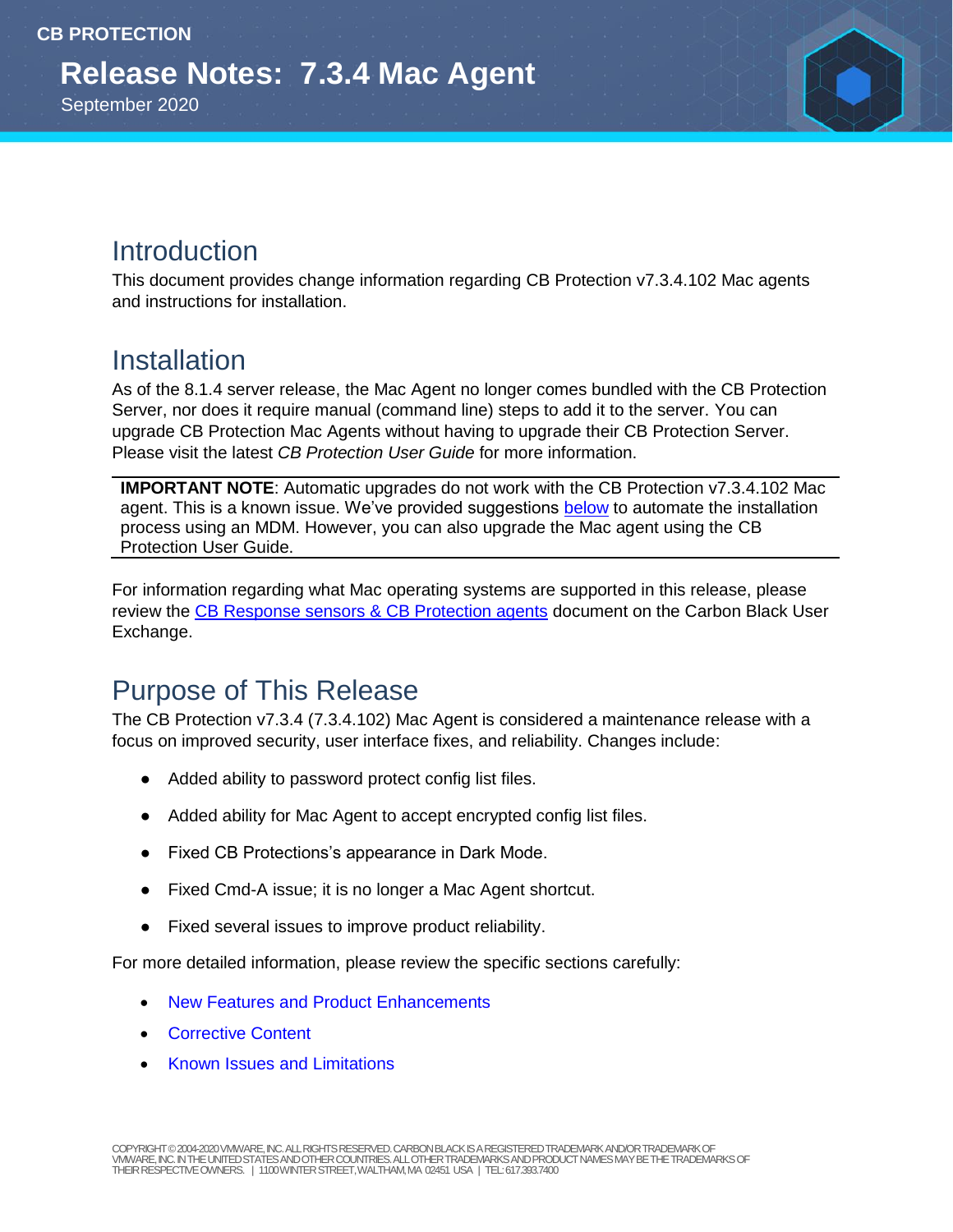#### <span id="page-1-1"></span>New Features and Product Enhancements

Product security is our top priority for CB Protection. In this release, we have included several new enhancements to ensure that our product is prepared to keep you and your endpoints secure. These changes include:

 Added ability for the customer to create password-protected Config List files. After creating the password on the server, it is passed to the agent where it is used to decrypt the Config List file.

This provides an additional layer of security to your network. You get to determine the password used to encrypt and decrypt your Config List files.

Added ability for the Mac agent to accept encrypted Config List files.

This provides an additional layer of added security to your network. The Config List remains encrypted between the server and local agent, thus preventing unauthorized users from surreptitiously gaining access to what rules are in effect. No unencrypted copies of the configuration list are stored on disk.

## <span id="page-1-0"></span>Automating CB Protection Upgrades Using an MDM Tool

We understand the administrative overhead the inability to install the mac agent via the console, so to help you streamline this process we've included a guide below on how you can automate the install of the agent across your environment(s) using Smart Groups.

We specifically used JAMF to automate this process, but we are aware there are different tools that can be used. (Note: This is just one of the many workflows that could be potentially used to install the agent)

*If you are doing an install for the first time, there is no need to follow these instructions, but to follow the normal installation instructions using our Host Package Installer.*

To properly upgrade the CB Protection agent, you will need to use the 'Bit9MacInstall.bsx.pkg'.

In our method to upgrade we used a set of three different MDM polices. It is possible to use a single policy to accomplish this task, but using multiple policies serves as an error check "safeguard".

 In order for the following MDM policies to work you will need to be able to detect the version of Protection and the status of Tamper Protect on scoped agent machines. We did this using two extension attributes that runs a b9cli –status and grep the data needed.

Our first MDM policy will be used to disable Tamper Protect on the agent machines to be upgraded. This policy will use the data we grepped from the b9cli-status to determine the state of the agent. If Tamper Protect is enabled, this policy will disable it. (Note: In order to disable this, you will need to use the global password for your agents to do this.)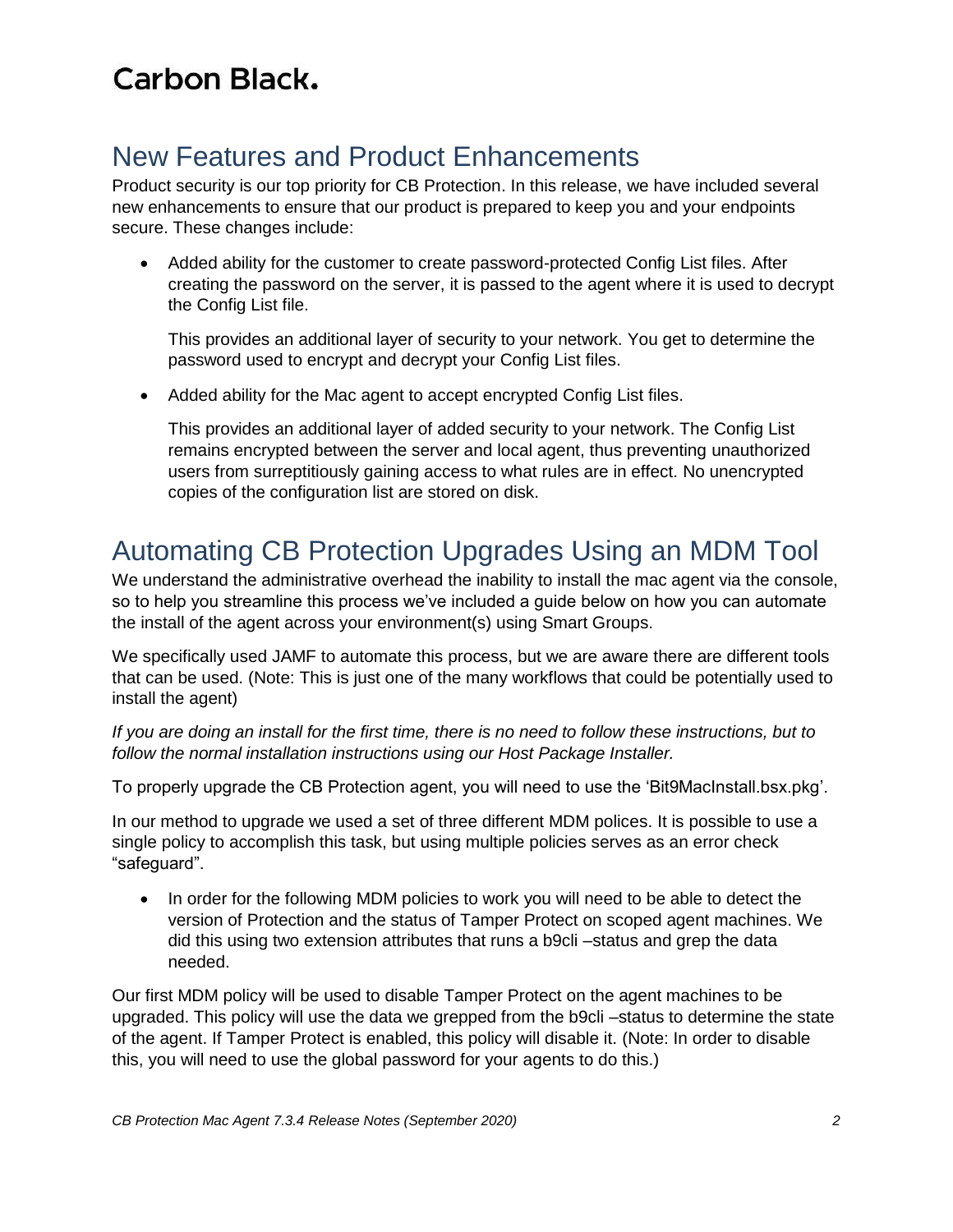Our Second MDM policy will be set to upgrade Protection on ANY computer that has Tamper Protect disabled and is on an agent version < 7.3.4.102. This policy will use the data we grepped from the b9cli –status to determine both pieces of information we need. This policy will also run the 'Bit9MacInstall.bsx.pkg' which will actually perform the agent upgrade. (Note: When this script is completed there is no need to restart the agent machine being upgraded)

Our Third MDM policy will be set to restore Tamper Protection on upgraded agent machines. This policy will be set to ANY computer that has Tamper Protect disabled and is on the agent version 7.3.4.102. This policy once again will use the information grepped from b9cli –status.

Using this policy workflow, you should be able successfully upgrade your mac endpoints with this new version of CB Protection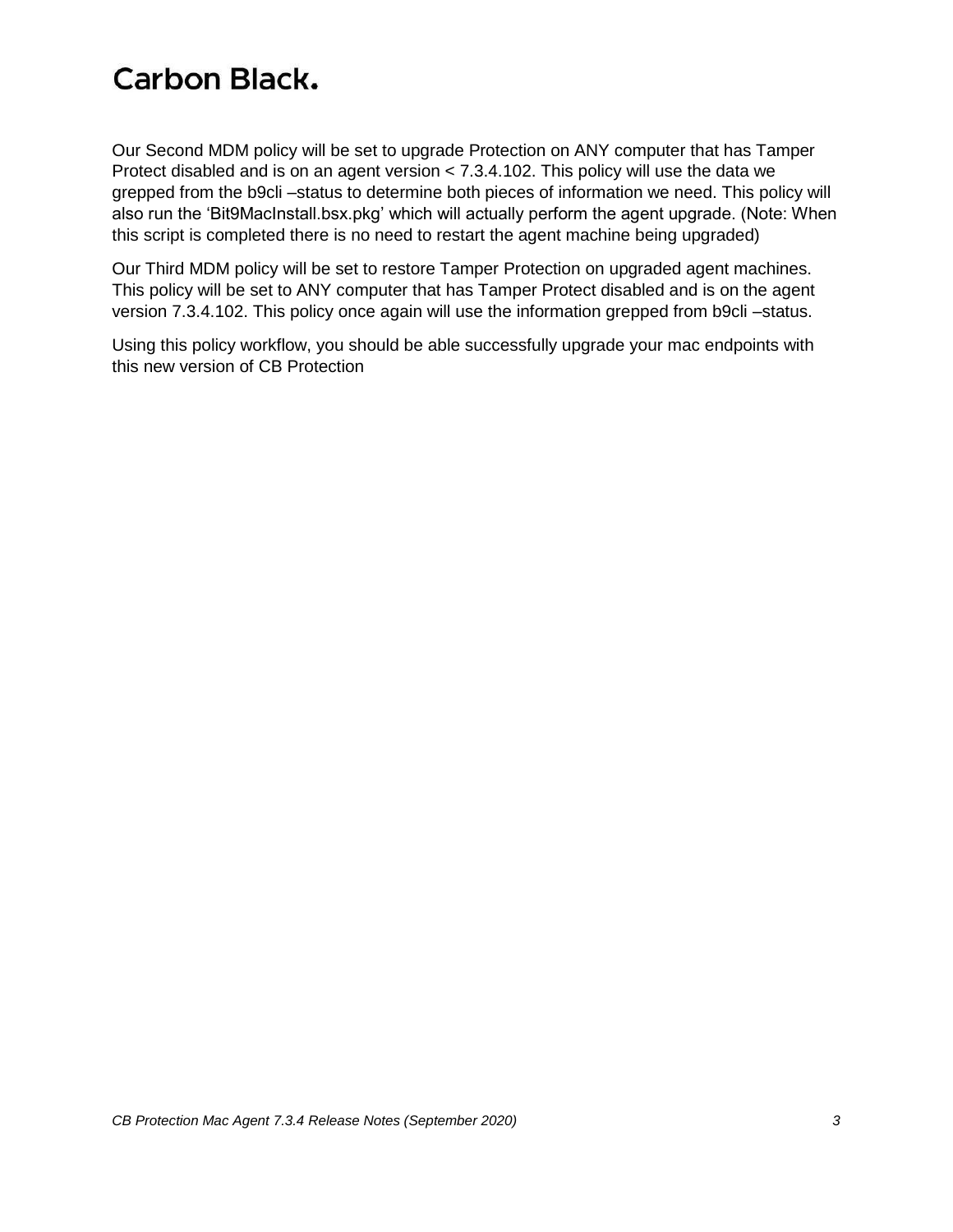# <span id="page-3-0"></span>Corrective Content

This section lists defects fixed in this release, CB Protection 7.3.4.102 Mac Agent.

| Item $#$ | <b>Description</b>                                                                                                                                                                                        |
|----------|-----------------------------------------------------------------------------------------------------------------------------------------------------------------------------------------------------------|
| EP-6050  | Fixed issue where if the "Cmd-A" shortcut was used in a CB Protection notification<br>window, it selected Allow. This was problematic because Cmd-A in a MAC is<br>normally the command to "select all".  |
|          | Now, "Cmd-A" is no longer recognized as a shortcut for <b>Allow</b> in the notification<br>window.                                                                                                        |
| EP-6651  | Fixed a Dark Mode issue where the CB Protection icon incorrectly displayed as a<br>pale, blue dot from the Toolbar and Activity Monitor. This problem was specific to<br>Dark Mode on 10.14 Mojave macOS. |
|          | Now, the CB Protection icon displays correctly in macOS 10.14 Mojave Dark<br>Mode.                                                                                                                        |
| EP-7477  | Fixed an issue where a crash sometimes occurred when the agent Notifier<br>window closed.                                                                                                                 |
|          | Now, closure of the agent Notifier window does not crash the Mac Agent.                                                                                                                                   |
| EP-8653  | Fixed the following user interface issues:                                                                                                                                                                |
|          | Replaced all old Bit9 logos with Carbon Black Protection logos.<br>Corrected issue where Notifier dialog buttons were unreadable in macOS<br>Dark Mode.                                                   |
|          | Now, the user interface displays correct logos and dialog buttons in Dark Mode<br>display correctly                                                                                                       |
| EP-9296  | Fixed issue where MAC agents intermittently did not receive prompts for new,<br>unapproved files. The problem could only be resolved by rebooting the endpoint.                                           |
|          | Now, MAC agents consistently receive prompts for new, unapproved files.                                                                                                                                   |
| EP-9392  | Fixed a macOS Catalina issue where if a user approved a file, the Notifier prompt<br>erroneously reappeared the next time the file was run despite the fact that the file<br>was already approved.        |
|          | Now, if a macOS Catalina user approves a file, it remains approved.                                                                                                                                       |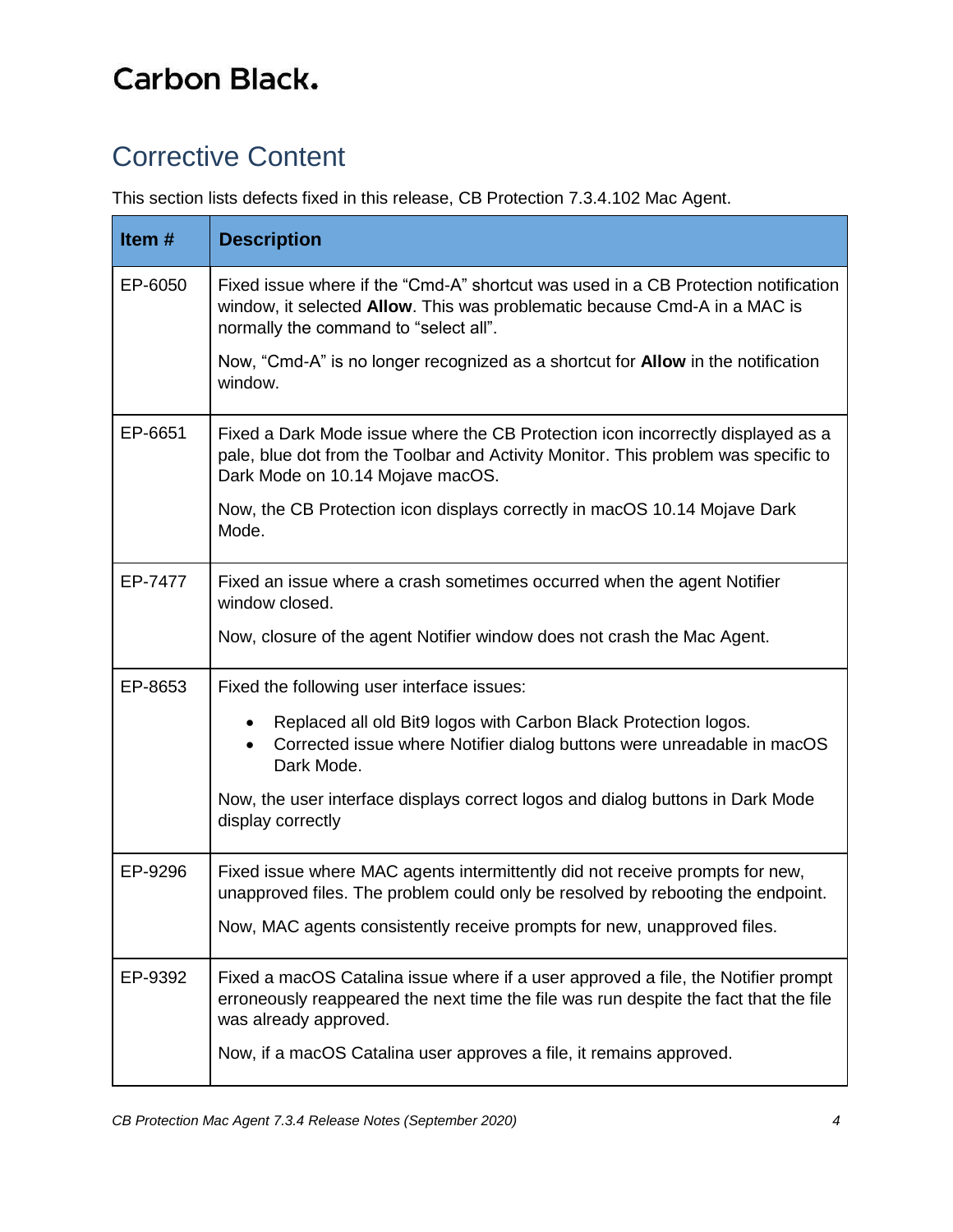| Item#    | <b>Description</b>                                                                                                                                  |
|----------|-----------------------------------------------------------------------------------------------------------------------------------------------------|
| EP-9433  | Fixed issue where Notifier displayed the patch version in an incorrect format.                                                                      |
|          | Now, the Notifier correctly displays the version as: 7.3.4.xx                                                                                       |
| EP-9522  | Fixed issue where the customer was not able to approve devices connected to<br>Mac endpoints if the device media name was five (5) characters long. |
|          | Now, users can approve media if the name is five (5) characters long.                                                                               |
| EP-9603  | Fixed issue where if an internal drive had "Media" as a device name suffix, that<br>drive would erroneously be changed to a USB type drive.         |
|          | Now, an IOMedia type drive continues to be defined as IOMedia regardless of the<br>device name suffix.                                              |
| EP-10184 | Fixed issue where the database encryption key exported during diagnostics was<br>not in a format compatible with Windows.                           |
|          | Now, an encrypted database can be opened on a Windows system with the<br>proper encryption key.                                                     |
| EP-10986 | Fixed issue where some agents reported "kernel panic" during initialization.                                                                        |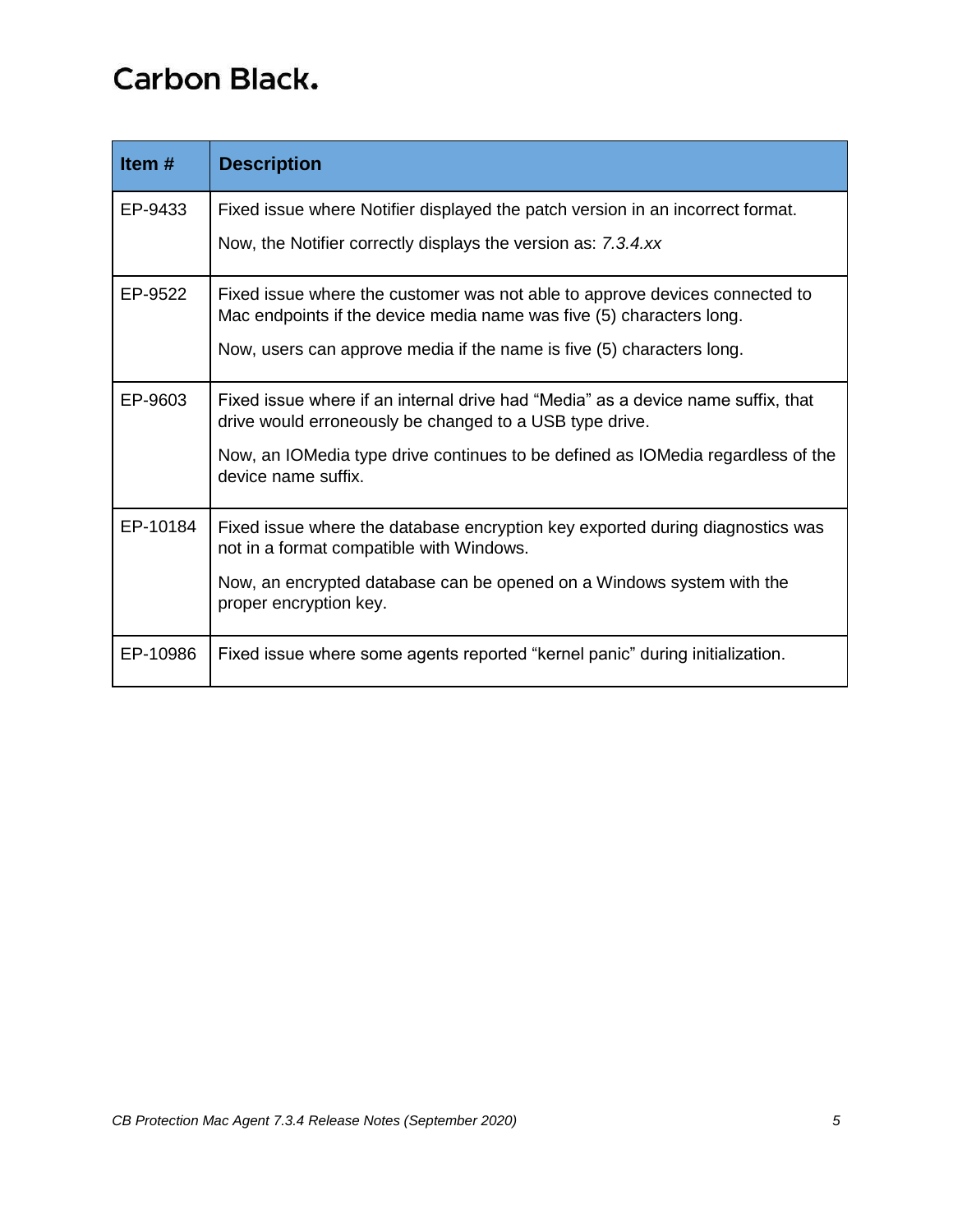# <span id="page-5-0"></span>Known Issues and Limitations

The following table lists the known issues and limitations present in the CB Protection 7.3.4.102 Mac Agent.

| Item#   | <b>Description</b>                                                                                                                                                                                                                                                                                                                       |
|---------|------------------------------------------------------------------------------------------------------------------------------------------------------------------------------------------------------------------------------------------------------------------------------------------------------------------------------------------|
| EP-805  | On Mac and Linux systems, you cannot disable or replace the CB Protection<br>logo in Notifiers. If you disable the logo, you may observe computer management<br>events indicating "Computer failed to receive Notifier Logo:<br>Source[/GenericLogo.gif]". These should be disregarded.                                                  |
| EP-3392 | Starting the Mac Protection agent through CLI using<br>/Applications/Bit9/Tools/b9cli-startup fails to start the b9Notifier.                                                                                                                                                                                                             |
| EP-4044 | To avoid unwanted blocks relating to system updates generated from a Mac<br>upgrade, we recommend using the Updater Mac System Updates.                                                                                                                                                                                                  |
|         | Please see the "Approving by Updater" topic in the CB Protection User Guide for<br>more information.                                                                                                                                                                                                                                     |
| EP-5820 | Thunderbolt devices do not display Vendor Names.                                                                                                                                                                                                                                                                                         |
| EP-5821 | Software RAID 0/1 device control status is always "Unapproved" and cannot be<br>manipulated through device control.                                                                                                                                                                                                                      |
| EP-5960 | Removable devices previously attached on the Mac endpoint may produce a<br>"Never Seen" CLI message when you run the /Applications/Bit9/Tools/b9cli --<br>devices command if that removable device approval state has been changed<br>while it was unattached. Reinitializing the agent updates the device information<br>appropriately. |
| EP-5965 | While a removable device is banned (with writes and executes blocked), the user<br>can still run touch on existing files and modify the modification timestamp.                                                                                                                                                                          |
| EP-5967 | A "new device found" message displays anytime a removable device is attached<br>to an agent-managed Mac computer, even if it is a known, removable device.                                                                                                                                                                               |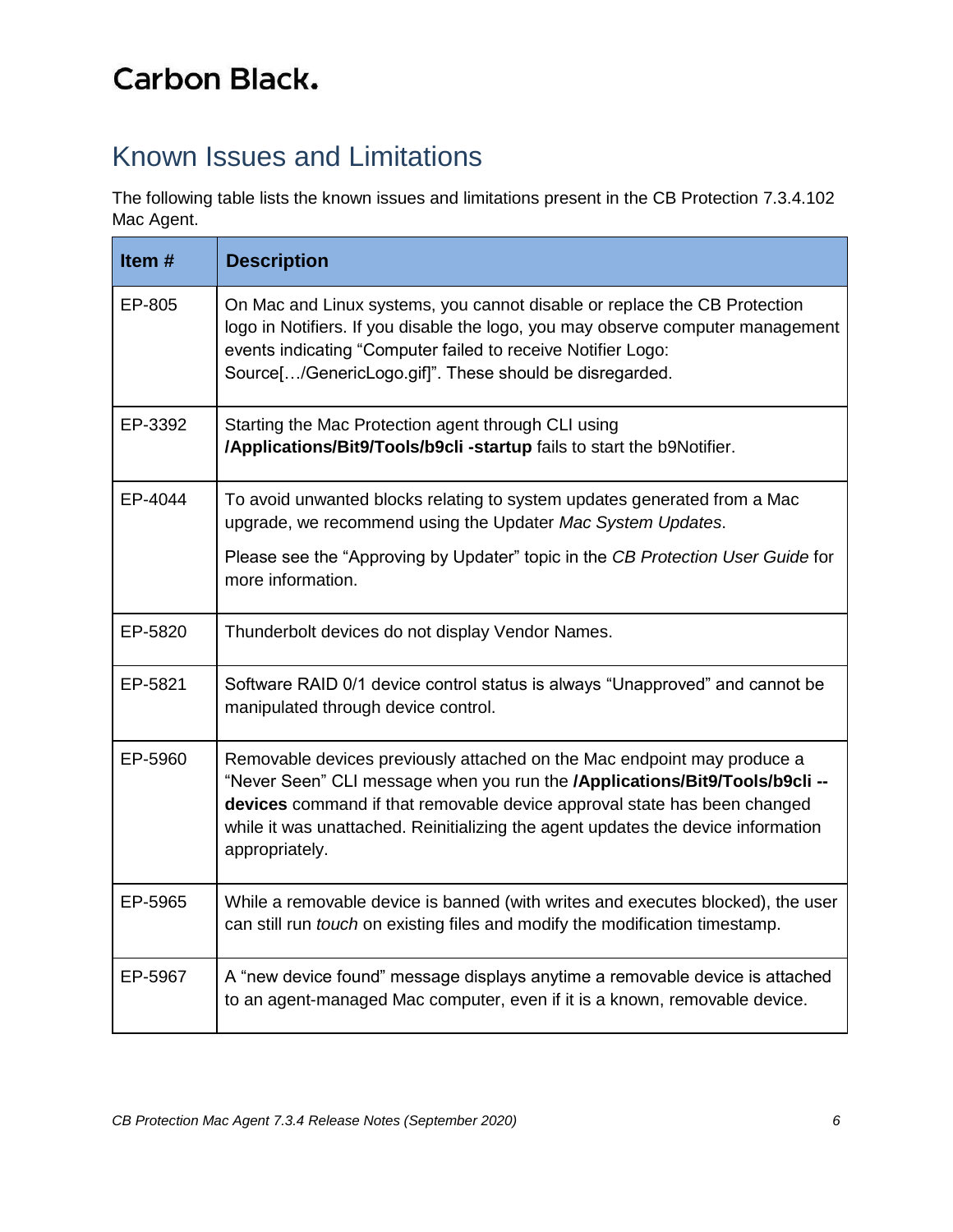| Item#   | <b>Description</b>                                                                                                                                                                                                                                    |
|---------|-------------------------------------------------------------------------------------------------------------------------------------------------------------------------------------------------------------------------------------------------------|
| EP-5983 | Removable devices attached on the Mac endpoint may produce a "Pending"<br>approval state when running the CLI command, /Applications/Bit9/Tools/b9cli -<br>-devices, when the device approval state has changed after previously being<br>"Approved". |
|         | We recommend you use the Device Details page of the CB Protection console to<br>obtain this information.                                                                                                                                              |
| EP-5986 | When you run the CLI command: /Applications/Bit9/Tools/b9cli --devices, the<br>results may produce the volume name of the previously attached removable<br>device instead of the currently attached device.                                           |
|         | Reinitializing the agent updates the device information appropriately.                                                                                                                                                                                |
| EP-5992 | Symbolic links can be created on a banned removable device (with writes and<br>executions blocked) and executed when pointing to binaries stored off of the<br>removable device.                                                                      |
| EP-6055 | The CB Protection agent for Mac does not capture extended file attributes.                                                                                                                                                                            |
| EP-6078 | On Mac, an interoperability issue exists with certain versions of Trend Micro's<br>endpoint security products.                                                                                                                                        |
|         | You must run Trend Micro's TMSM version 1.5 SP4 (or higher) to avoid this<br>issue.                                                                                                                                                                   |
| EP-6079 | For Mac and Linux agents, the default uninstall behavior is now to remove all CB<br>Protection agent data. Previous releases required an additional parameter ("-d")<br>for this data to be removed.                                                  |
|         | In this release, you must use the ("-d") parameter to prevent data removal.                                                                                                                                                                           |
| EP-6080 | On Mac systems, when chroot is used, the patterns for script processors may<br>need to be changed to patterns that will be appropriately matched in the re-<br>rooted environment.                                                                    |
|         | For example, in place of "/bin/bash", you may want to use "*/bin/bash". Contact<br>Carbon Black Support for additional assistance.                                                                                                                    |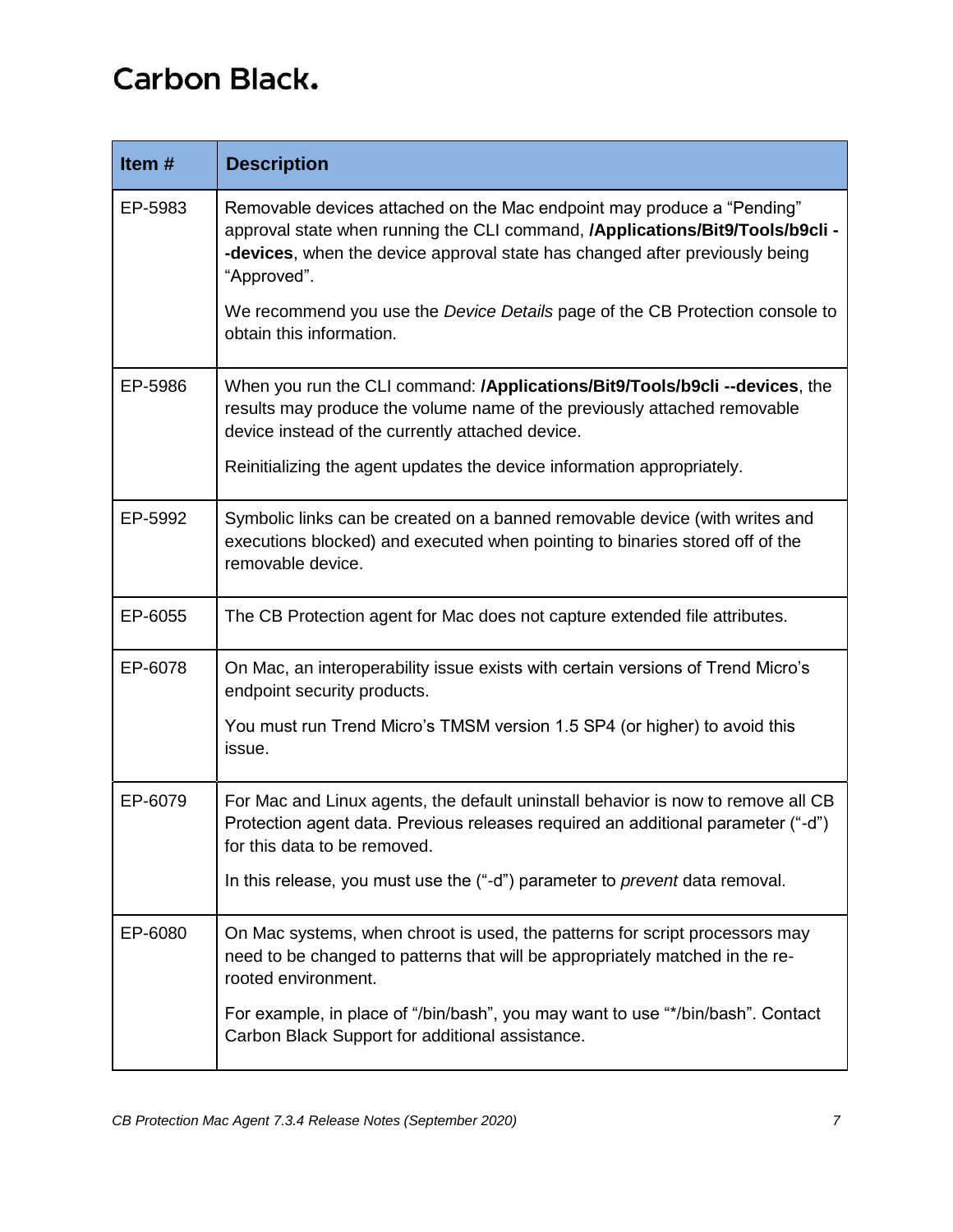| Item#     | <b>Description</b>                                                                                                                                                                                                                              |
|-----------|-------------------------------------------------------------------------------------------------------------------------------------------------------------------------------------------------------------------------------------------------|
| EP-6081   | When CB Response is integrated with CB Protection, no information from CB<br>Response sensors (including their presence or absence) is reported to the CB<br>Protection server from Mac and Linux systems.                                      |
|           | Integration with CB Response works only on systems running a CB Protection<br>Windows agent.                                                                                                                                                    |
| EP-6082   | When you run a Custom Rule to test an execution block on a macOS system, the<br>agent may report that the process for the blocked execution is xpcproxy. This is a<br>normal condition based on the implementation of the Mac operating system. |
|           | When creating a rule that applies to applications invoked from the typical<br>launching mechanisms of Finder and/or launched on Mac, it is best to also<br>include /usr/lib/dyld as a potential parent for the application.                     |
| EP-7320   | The Mac Agent erroneously lists the hard drive along with removable devices in<br>Macs running macOS 10.13.6 (or later).                                                                                                                        |
|           | You cannot alter the state of the hard drive, nor is there any impact to agent<br>functionality.                                                                                                                                                |
| EP-11562  | Logging out of the console does not stop the notifier from running.                                                                                                                                                                             |
| <b>NA</b> | Beginning with 10.13.4 High Sierra, Apple's Secure Kext Loading feature now<br>extends to MDM deployments. As such, Carbon Black kernel extensions will<br>need to be approved ahead of MDM deployment using our Team and Bundle<br>IDs.        |
|           | Please see https://community.carbonblack.com/docs/DOC-13277 for more<br>information.                                                                                                                                                            |
| <b>NA</b> | When approving the CB Protection Kext (Kernel Extension) on 10.14.5 Mojave a<br>warning will appear noting "One or more system extensions that you have<br>approved will be incompatible with a future version of macOS.                        |
|           | Please contact "Carbon Black, Inc." for support". This warning can be ignored.                                                                                                                                                                  |